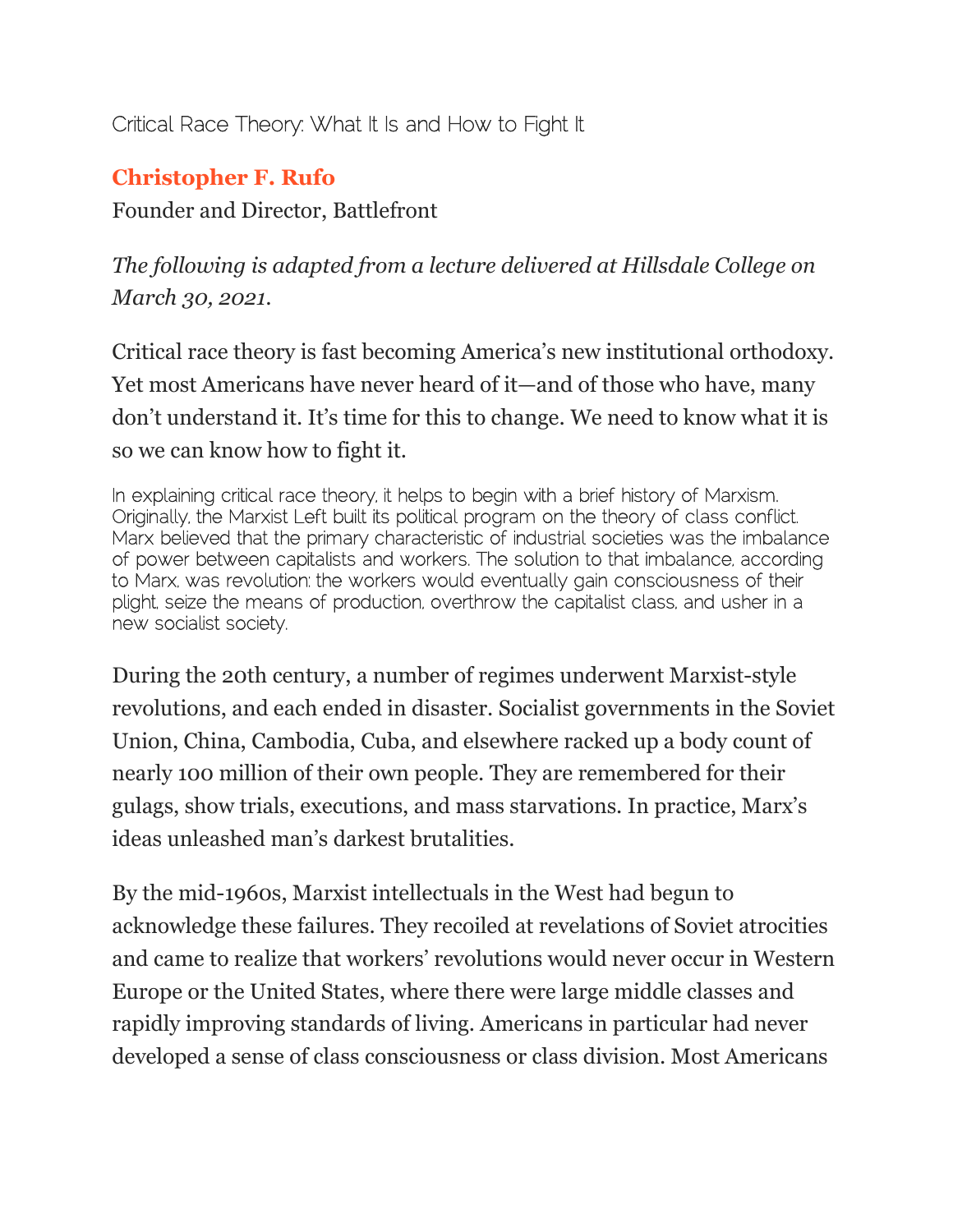believed in the American dream—the idea that they could transcend their origins through education, hard work, and good citizenship.

But rather than abandon their Leftist political project, Marxist scholars in the West simply adapted their revolutionary theory to the social and racial unrest of the 1960s. Abandoning Marx's economic dialectic of capitalists and workers, they substituted race for class and sought to create a revolutionary coalition of the dispossessed based on racial and ethnic categories.

Fortunately, the early proponents of this revolutionary coalition in the U.S. lost out in the 1960s to the civil rights movement, which sought instead the fulfillment of the American promise of freedom and equality under the law. Americans preferred the idea of improving their country to that of overthrowing it. The vision of Martin Luther King, Jr., President Johnson's pursuit of the Great Society, and the restoration of law and order promised by President Nixon in his 1968 campaign defined the post-1960s American political consensus.

But the radical Left has proved resilient and enduring—which is where critical race theory comes in.

#### **WHAT IT IS**

Critical race theory is an academic discipline, formulated in the 1990s, built on the intellectual framework of identity-based Marxism. Relegated for many years to universities and obscure academic journals, over the past decade it has increasingly become the default ideology in our public institutions. It has been injected into government agencies, public school systems, teacher training programs, and corporate human resources departments in the form of diversity training programs, human resources modules, public policy frameworks, and school curricula.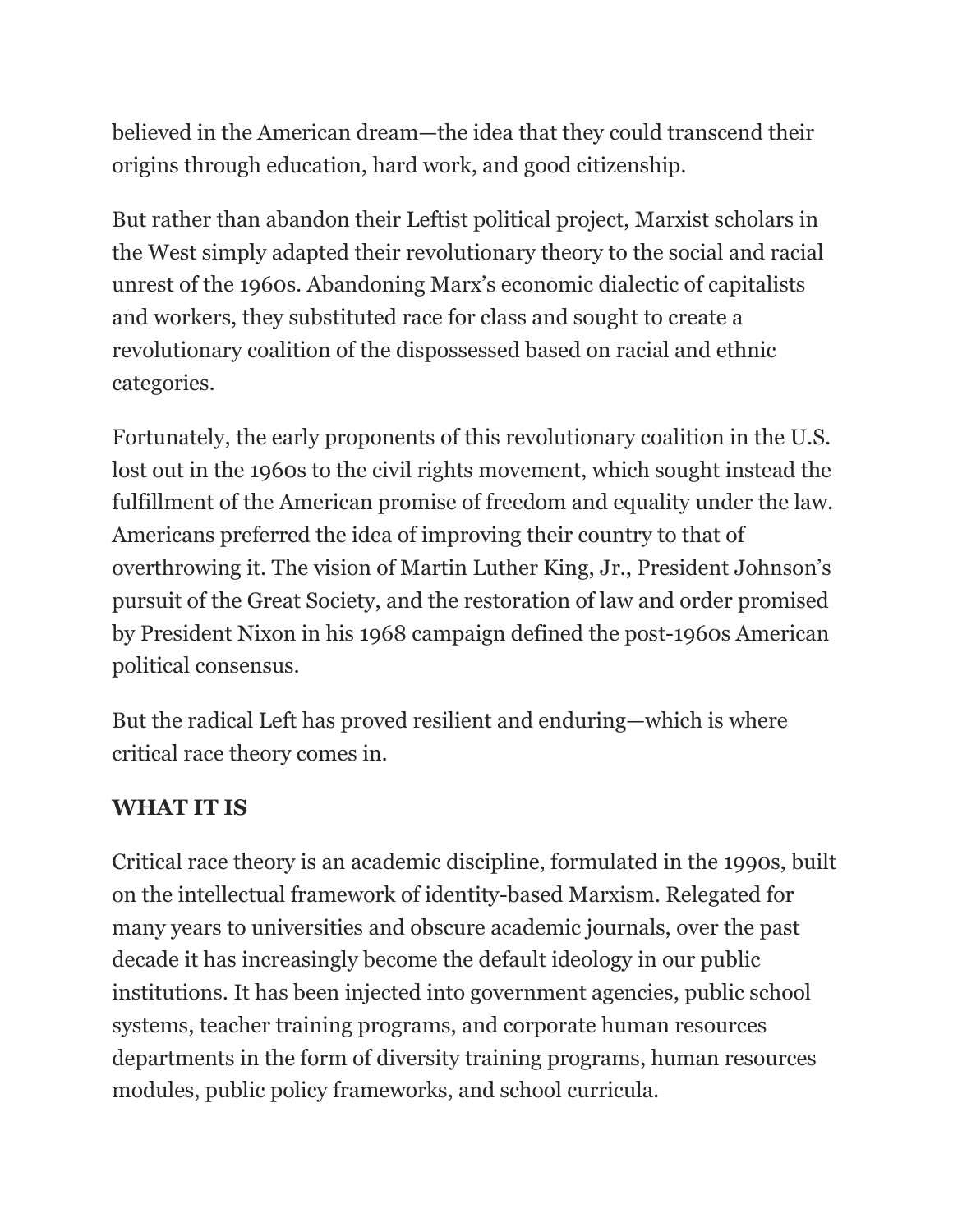There are a series of euphemisms deployed by its supporters to describe critical race theory, including "equity," "social justice," "diversity and inclusion," and "culturally responsive teaching." Critical race theorists, masters of language construction, realize that "neo-Marxism" would be a hard sell. *Equity*, on the other hand, sounds non-threatening and is easily confused with the American principle of *equality*. But the distinction is vast and important. Indeed, equality—the principle proclaimed in the Declaration of Independence, defended in the Civil War, and codified into law with the 14th and 15th Amendments, the Civil Rights Act of 1964, and the Voting Rights Act of 1965—is explicitly rejected by critical race theorists. To them, equality represents "mere nondiscrimination" and provides "camouflage" for white supremacy, patriarchy, and oppression.

In contrast to equality, equity as defined and promoted by critical race theorists is little more than reformulated Marxism. In the name of equity, UCLA Law Professor and critical race theorist Cheryl Harris has proposed suspending private property rights, seizing land and wealth and redistributing them along racial lines. Critical race guru Ibram X. Kendi, who directs the Center for Antiracist Research at Boston University, has proposed the creation of a federal Department of Antiracism. This department would be independent of (i.e., unaccountable to) the elected branches of government, and would have the power to nullify, veto, or abolish any law at any level of government and curtail the speech of political leaders and others who are deemed insufficiently "antiracist."

One practical result of the creation of such a department would be the overthrow of capitalism, since according to Kendi, "In order to truly be antiracist, you also have to truly be anti-capitalist." In other words, identity is the means and Marxism is the end.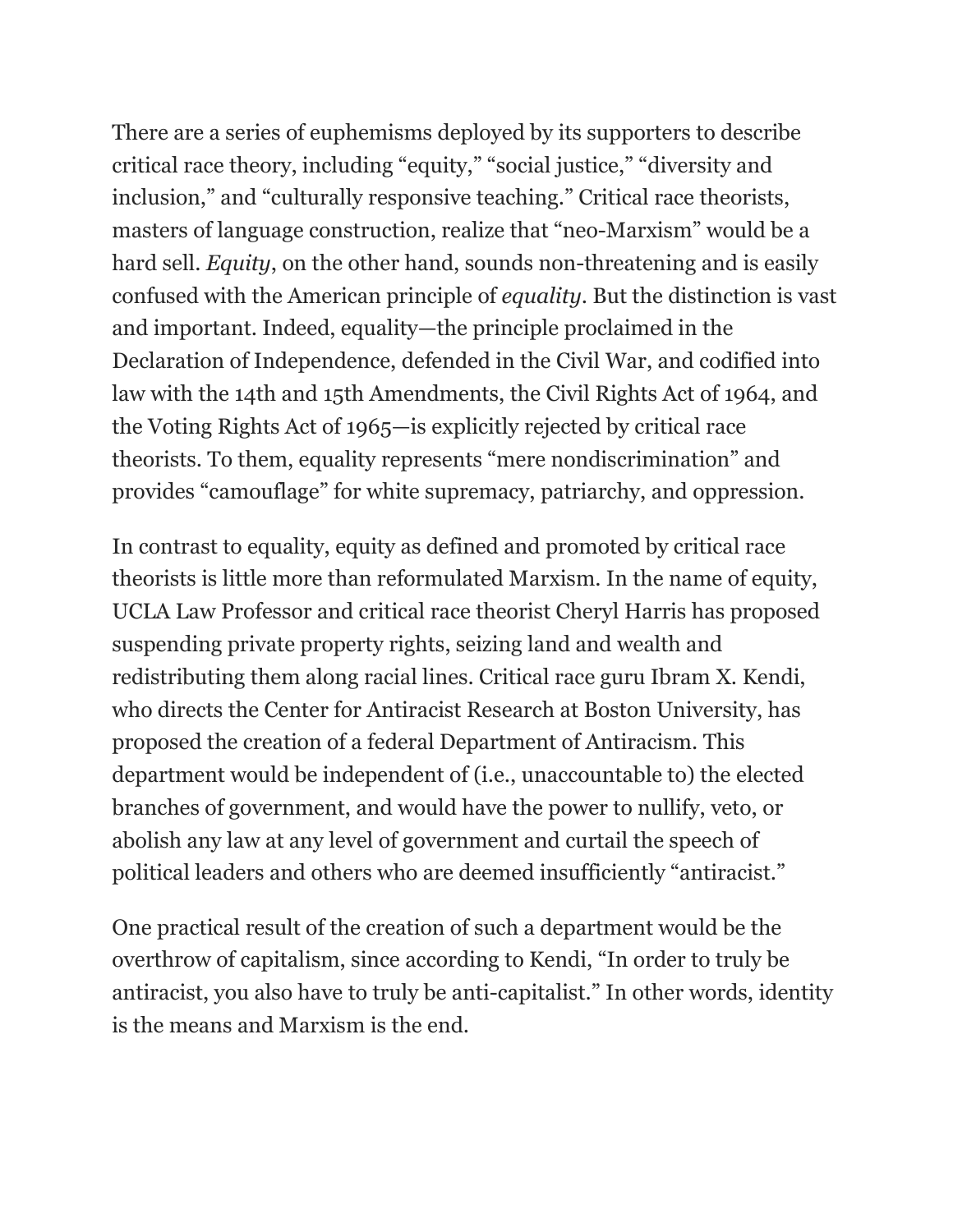An equity-based form of government would mean the end not only of private property, but also of individual rights, equality under the law, federalism, and freedom of speech. These would be replaced by race-based redistribution of wealth, group-based rights, active discrimination, and omnipotent bureaucratic authority. Historically, the accusation of "anti-Americanism" has been overused. But in this case, it's not a matter of interpretation—critical race theory prescribes a revolutionary program that would overturn the principles of the Declaration and destroy the remaining structure of the Constitution.

#### **HOW IT WORKS**

What does critical race theory look like in practice? Last year, I authored a series of reports focused on critical race theory in the federal government. The FBI was holding workshops on intersectionality theory. The Department of Homeland Security was telling white employees they were committing "microinequities" and had been "socialized into oppressor roles." The Treasury Department held a training session telling staff members that "virtually all white people contribute to racism" and that they must convert "everyone in the federal government" to the ideology of "antiracism." And the Sandia National Laboratories, which designs America's nuclear arsenal, sent white male executives to a three-day reeducation camp, where they were told that "white male culture" was analogous to the "KKK," "white supremacists," and "mass killings." The executives were then forced to renounce their "white male privilege" and write letters of apology to fictitious women and people of color.

This year, I produced another series of reports focused on critical race theory in education. In Cupertino, California, an elementary school forced first-graders to deconstruct their racial and sexual identities, and rank themselves according to their "power and privilege." In Springfield,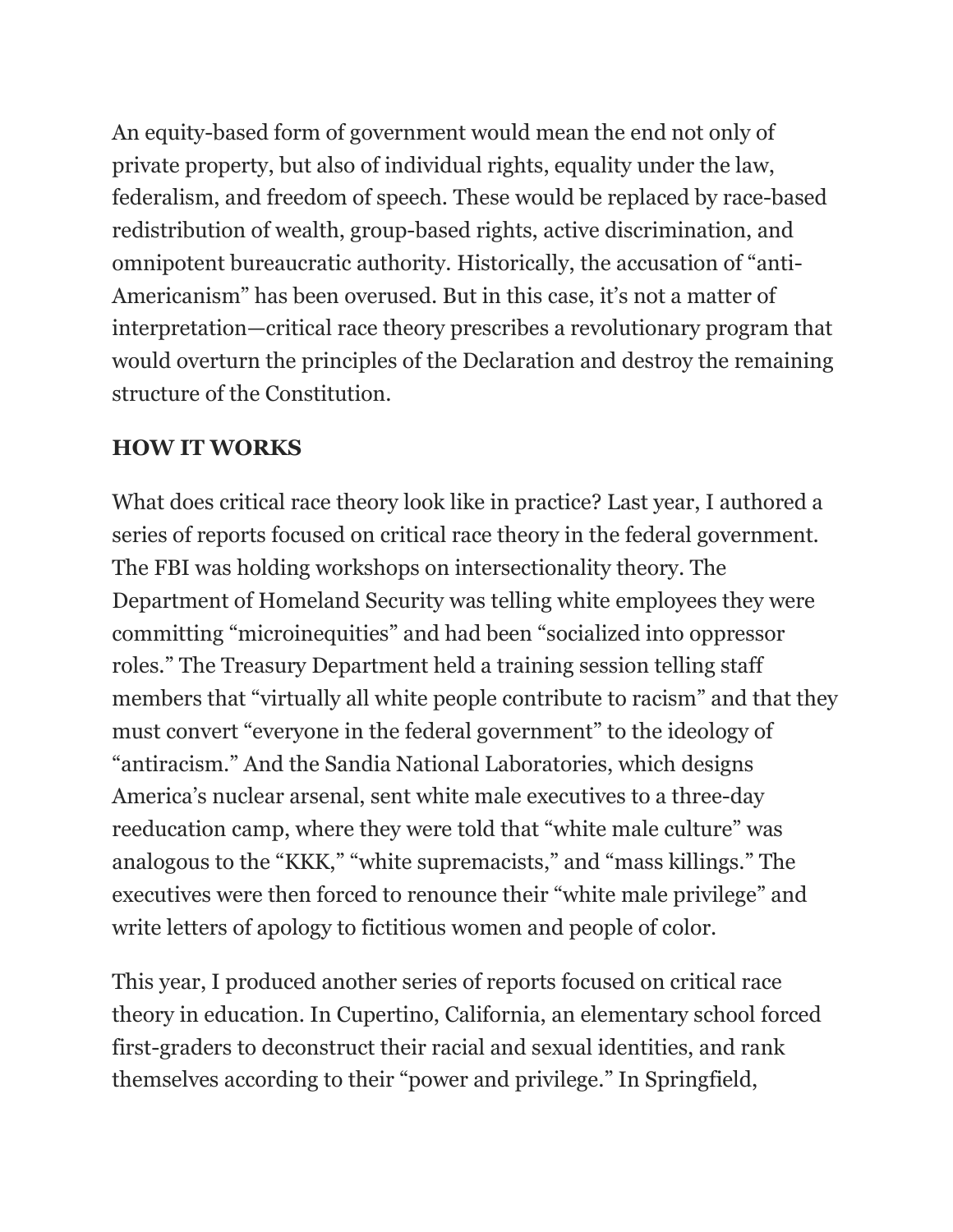Missouri, a middle school forced teachers to locate themselves on an "oppression matrix," based on the idea that straight, white, Englishspeaking, Christian males are members of the oppressor class and must atone for their privilege and "covert white supremacy." In Philadelphia, an elementary school forced fifth-graders to celebrate "Black communism" and simulate a Black Power rally to free 1960s radical Angela Davis from prison, where she had once been held on charges of murder. And in Seattle, the school district told white teachers that they are guilty of "spirit murder" against black children and must "bankrupt [their] privilege in acknowledgement of [their] thieved inheritance."

I'm just one investigative journalist, but I've developed a database of more than 1,000 of these stories. When I say that critical race theory is becoming the operating ideology of our public institutions, it is not an exaggeration from the universities to bureaucracies to k-12 school systems, critical race theory has permeated the collective intelligence and decision-making process of American government, with no sign of slowing down.

This is a revolutionary change. When originally established, these government institutions were presented as neutral, technocratic, and oriented towards broadly-held perceptions of the public good. Today, under the increasing sway of critical race theory and related ideologies, they are being turned against the American people. This isn't limited to the permanent bureaucracy in Washington, D.C., but is true as well of institutions in the states, even in red states, and it is spreading to county public health departments, small Midwestern school districts, and more. This ideology will not stop until it has devoured all of our institutions.

### **FUTILE RESISTANCE**

Thus far, attempts to halt the encroachment of critical race theory have been ineffective. There are a number of reasons for this.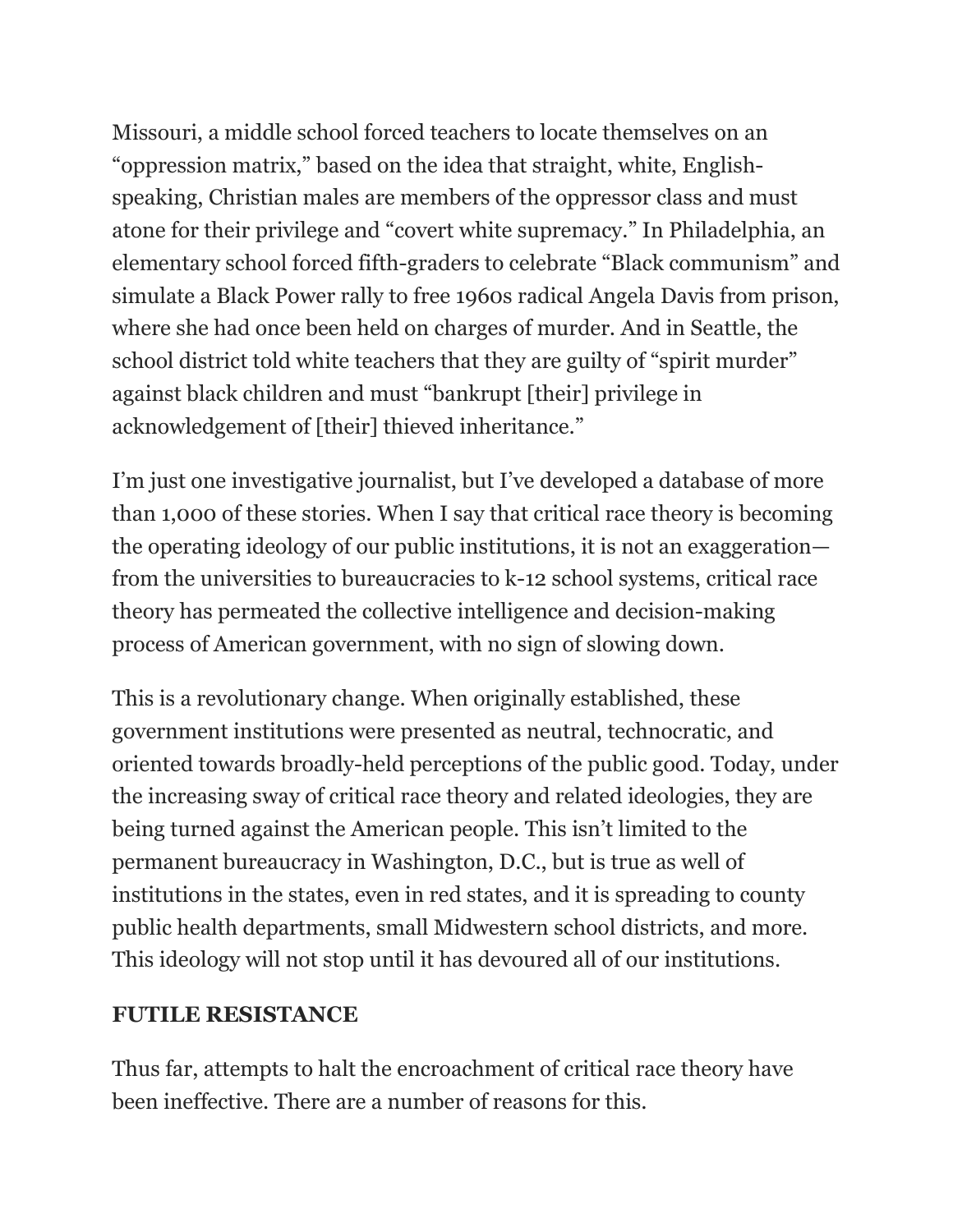First, too many Americans have developed an acute fear of speaking up about social and political issues, especially those involving race. According to a recent Gallup poll, 77 percent of conservatives are afraid to share their political beliefs publicly. Worried about getting mobbed on social media, fired from their jobs, or worse, they remain quiet, largely ceding the public debate to those pushing these anti-American ideologies. Consequently, the institutions themselves become monocultures: dogmatic, suspicious, and hostile to a diversity of opinion. Conservatives in both the federal government and public school systems have told me that their "equity and inclusion" departments serve as political offices, searching for and stamping out any dissent from the official orthodoxy.

Second, critical race theorists have constructed their argument like a mousetrap. Disagreement with their program becomes irrefutable evidence of a dissenter's "white fragility," "unconscious bias," or "internalized white supremacy." I've seen this projection of false consciousness on their opponents play out dozens of times in my reporting. Diversity trainers will make an outrageous claim—such as "all whites are intrinsically oppressors" or "white teachers are guilty of spirit murdering black children"—and then when confronted with disagreement, they adopt a patronizing tone and explain that participants who feel "defensiveness" or "anger" are reacting out of guilt and shame. Dissenters are instructed to remain silent, "lean into the discomfort," and accept their "complicity in white supremacy."

Third, Americans across the political spectrum have failed to separate the premise of critical race theory from its conclusion. Its premise—that American history includes slavery and other injustices, and that we should examine and learn from that history—is undeniable. But its revolutionary conclusion—that America was founded on and defined by racism and that our founding principles, our Constitution, and our way of life should be overthrown—does not rightly, much less necessarily, follow.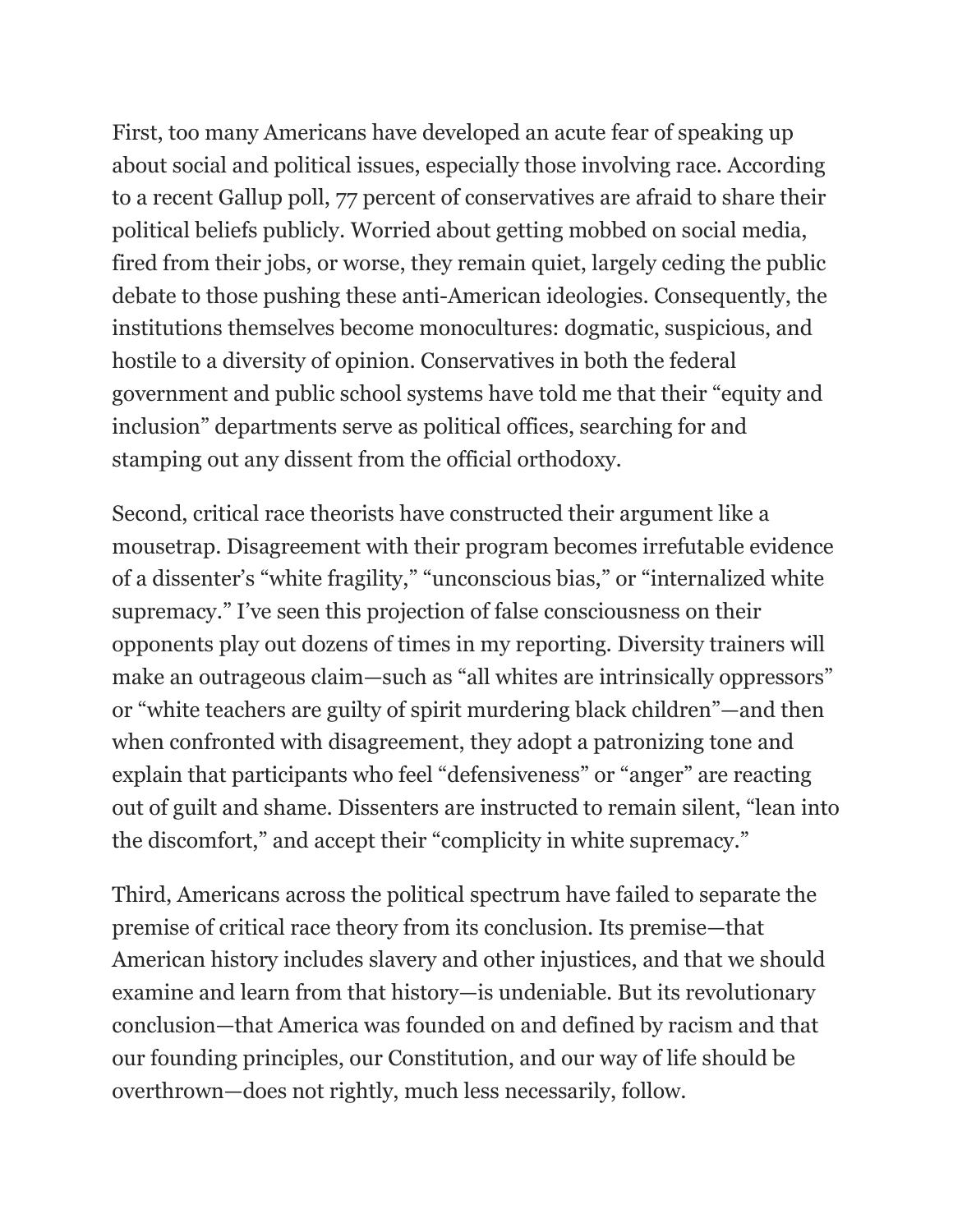Fourth and finally, the writers and activists who have had the courage to speak out against critical race theory have tended to address it on the theoretical level, pointing out the theory's logical contradictions and dishonest account of history. These criticisms are worthy and good, but they move the debate into the academic realm, which is friendly terrain for proponents of critical race theory. They fail to force defenders of this revolutionary ideology to defend the practical consequences of their ideas in the realm of politics.

## **POLITICAL ENGAGEMENT**

No longer simply an academic matter, critical race theory has become a tool of political power. To borrow a phrase from the Marxist theoretician Antonio Gramsci, it is fast achieving "cultural hegemony" in America's public institutions. More and more, it is driving the vast machinery of the state and society. If we want to succeed in opposing it, we must address it politically at every level.

Critical race theorists must be confronted with and forced to speak to the facts. Do they support public schools separating first-graders into groups of "oppressors" and "oppressed"? Do they support mandatory curricula teaching that "all white people play a part in perpetuating systemic racism"? Do they support public schools instructing white parents to become "white traitors" and advocate for "white abolition"? Do they want those who work in government to be required to undergo this kind of reeducation? How about managers and workers in corporate America? How about the men and women in our military? How about every one of  $\overline{u}$ s?

There are three parts to a successful strategy to defeat the forces of critical race theory: governmental action, grassroots mobilization, and an appeal to principle.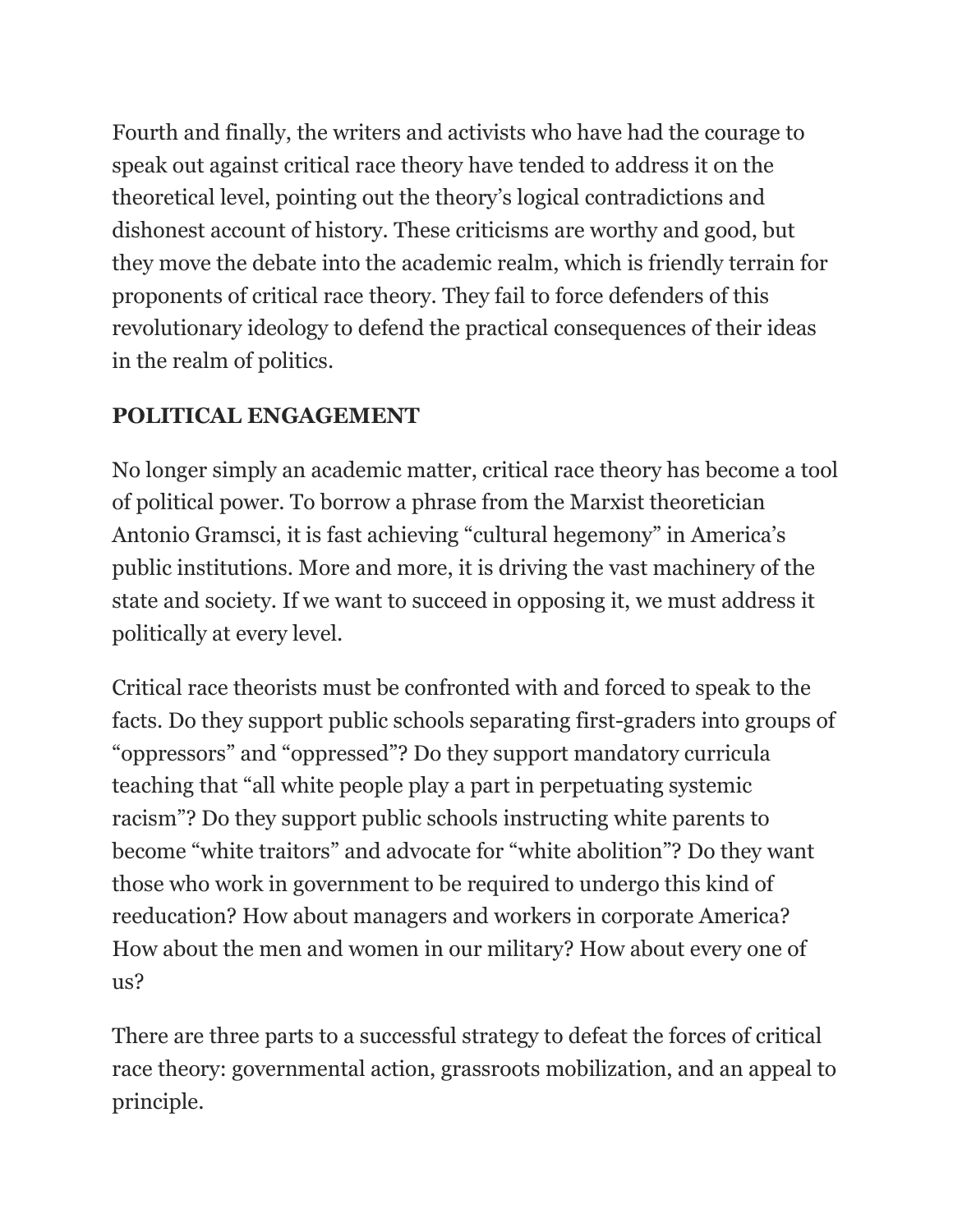We already see examples of governmental action. Last year, one of my reports led President Trump to issue an executive order banning critical race theory-based training programs in the federal government. President Biden rescinded this order on his first day in office, but it provides a model for governors and municipal leaders to follow. This year, several state legislatures have introduced bills to achieve the same goal: preventing public institutions from conducting programs that stereotype, scapegoat, or demean people on the basis of race. And I have organized a coalition of attorneys to file lawsuits against schools and government agencies that impose critical race theory-based programs on grounds of the First Amendment (which protects citizens from compelled speech), the Fourteenth Amendment (which provides equal protection under the law), and the Civil Rights Act of 1964 (which prohibits public institutions from discriminating on the basis of race).

On the grassroots level, a multiracial and bipartisan coalition is emerging to do battle against critical race theory. Parents are mobilizing against racially divisive curricula in public schools and employees are increasingly speaking out against Orwellian reeducation in the workplace. When they see what is happening, Americans are naturally outraged that critical race theory promotes three ideas—race essentialism, collective guilt, and neosegregation—which violate the basic principles of equality and justice. Anecdotally, many Chinese-Americans have told me that having survived the Cultural Revolution in their former country, they refuse to let the same thing happen here.

In terms of principles, we need to employ our own moral language rather than allow ourselves to be confined by the categories of critical race theory. For example, we often find ourselves debating "diversity." Diversity as most of us understand it is generally good, all things being equal, but it is of secondary value. We should be talking about and aiming at *excellence*, a